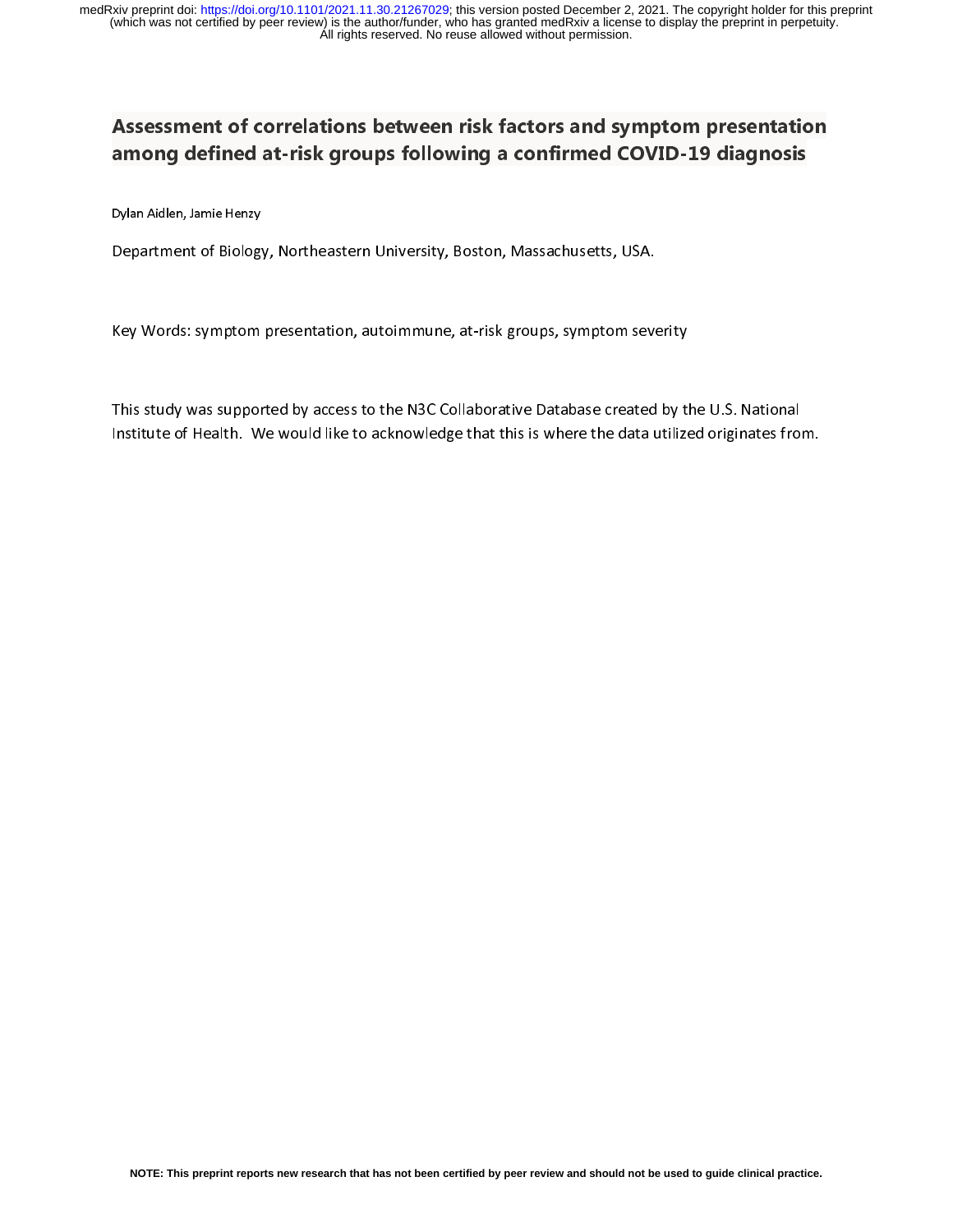# Abstract

This study analyzes the specific linkages between symptoms within individual COVID patients belonging to at-risk groups. The goal was to determine how strongly linked patient symptoms are within these atrisk groups to find any associations between factors such as comorbidities and COVID symptoms. In this study, de-identified patient data from the N3C database was utilized in order to link representative immunocompromised states with specific symptoms, and non-immunocompromised state with the same, to determine if the strength of the correlation changes for these at-risk groups. Multiple autoimmune disorders resulting in immunocompromised state were analyzed, to determine if severity of immune response and inflammatory action plays a role in any potential differences. An exploratory approach using statistical methods and visualization techniques appropriate to multidimensional data sets was taken. The identified correlations may allow pattern analysis in disease presentation specific to a given population, potentially informing pattern recognition, symptom presentation, and treatment approaches in patients with immune comorbidities.

# Introduction

Toward the end of 2019, a novel coronavirus in Wuhan led to a group of pneumonia cases, following which it rapidly spread<sup>(1)</sup>. This resulted in an epidemic throughout China, after which it spread across the world, leading to a large number of cases. The World Health Organization termed the novel coronavirus COVID-19 $(2)$ .

COVID-19 is caused by SARS-CoV-2, severe acute respiratory syndrome coronavirus 2, and it is a coronavirus that has had a significant impact. More than 184 million cases have been confirmed as of this point, with approximately 4 million deaths. COVID-19 is characterized by its rapid spread and by its notable variety in clinical presentation and symptom severity. A large number of those afflicted remain asymptomatic, with current estimates ranging from 33 percent of those infected with SARS-CoV-2 up to 77 percent<sup> $(3, 4, 5, 6, 7, 8)$ </sup>. It has also been proposed that some of those who are recorded as asymptomatic may be presenting with unnoticed clinical abnormalities  $(9, 10)$ . Regarding COVID positive patients who are symptomatic, mild disease was found in roughly 80 percent, severe disease in roughly 15 percent, and critical disease in roughly 5 percent. The overall fatality rate is currently reported at roughly 2 percent<sup>(11,12,13,14,15,16,17,18,19)</sup>. The fatality rate among hospitalized COVID positive patients is estimated to fall somewhere in the range of 10 to 20 percent<sup> $(20)$ </sup>.

This study aims to look specifically at COVID positive patients with type 1 diabetes, vitiligo, and alopecia. Alopecia is an autoimmune disorder targeting hair follicles and vitiligo is an autoimmune/inflammatory disease that attacks pigment cells/appears to focus on the epidermal layer  $(21,22)$ . In contrast to these two disorders, type 1 diabetes is focused on the pancreas/insulin, and studies have tied COVID to elevated blood levels of amylase and lipase, including acidosis, renal failure and diabetes  $^{(23,24)}$ . This study analyzes the specific linkages between symptoms within individual COVID patients belonging to these at risk groups and first compares them to the overall group of COVID positive patients. Following this comparison, this study compares symptom presentation and severity within and between these at-risk groups.

The goal of this study was to utilize this set of immune disorders that vary in their severity and location of impact to see if there is a pattern in symptom presentation and severity that may be preserved across these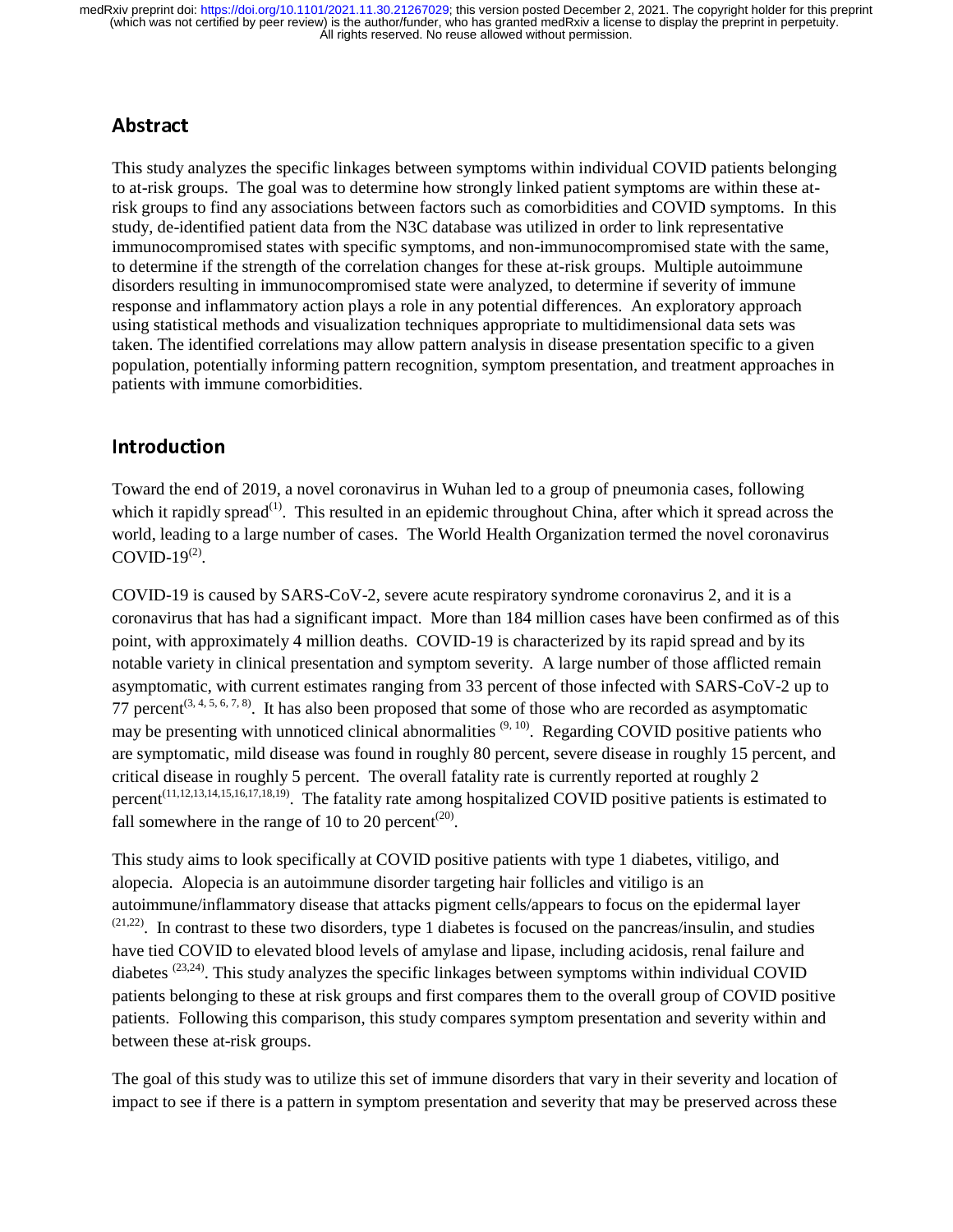immune groups, and which significantly differs from the symptom presentation of the overall population. This study has the potential to begin elucidating any differences in symptom presentation in the immune groups, with the possibility of generalizing the results in the future if there are presentation patterns that are well preserved across the immune groups tested. A secondary goal was to determine if there is the potential for autoimmunity/inflammatory action alone to significantly impact COVID-19 presentation and severity, or if the severity and area impacted by the autoimmune disorder was vital. This will also help to delineate whether the inflammatory action/autoimmunity itself was responsible for the majority of any potential differences from the controls, or if severity/correlation to areas COVID impacts the most would play a large role. These three immune groups represent a range of autoimmune/inflammatory responses and had a large cohort size.

# Methods

### Overview:

This project was carried out in two phases. Phase one involved determining if there is a significant difference between a symptom's occurrence when compared with occurrence of every other symptom studied in COVID-19 patients within the overall group and within each comorbid autoimmune disorder group. Phase two involved determining is there is a significant difference in symptom presentation in COVID-19 patients with comorbid autoimmune disorders of differing severity and impacted location.

The analysis involved three experimental groups: type 1 diabetes, vitiligo, and alopecia patients who were COVID positive. The control groups involved the group of all patients who were COVID positive.

We utilized Slate, Contour, and Workshop, the N3C NIH Collaborative Portal's built-in tools for manipulating and analyzing data in order to isolate these experimental and control groups, and then make the comparisons. The following step was to determine if there was a significant difference between symptoms in a typical COVID-19 patient/one without comorbidities in comparison to a COVID-19 patient with one of the three autoimmune comorbidities of varying severity being analyzed. Following this, symptom presentation was compared between the three experimental groups of autoimmune disorders of varying severity in order to see if there was a significant difference in presentation and outcome between these at-risk groups.

# Data Origin:

The data utilized comes from the N3C Enclave, which is an endeavor led by the National Center for Advancing Translational Science (NCATS) and is a centralized, harmonized, high-granularity EMR repository<sup>(25)</sup>. Methods utilized for data collection, database design, and data harmonization have been detailed prior  $(26)$ . The Observational Medical Outcomes Partnership (OMOP) is utilized as the primary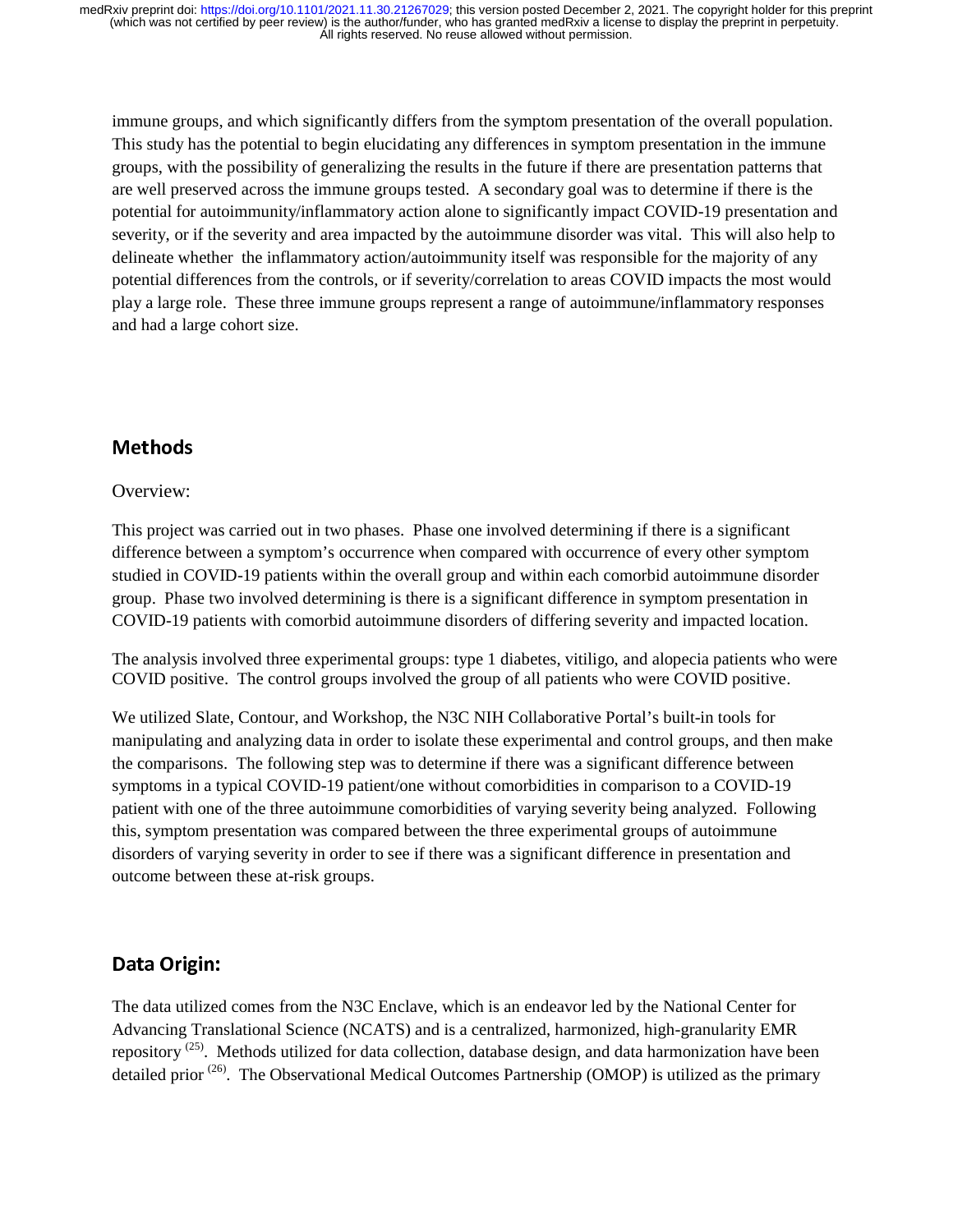data model that enables harmonization, and each study area provides information to the central data repository using the standard OMOP definitions and terms or is converted to meet OMOP standards.

### Creation of concept sets:

We created concept sets using Atlas  $(27)$ . For each of the chosen symptoms, we found all records, codes, IDs, and domains relating them across all classification vocabularies (SNOMED, RxNorm, Nebraska Lexicon, etc). We then looked at the full hierarchy of each potential term for the symptom, including all descendants and excluding any descendants who did not fit the symptom criteria, or whose symptom presentation did not match what is expected of COVID. Concept sets were generated and utilized for fourteen of the primary symptoms of COVID: Breathing abnormalities, fever or chills, congestion or runny nose, fatigue, sore throat, chest pain or pressure, impairment of consciousness, diarrhea, impairment of taste or smell, cough, headache, nausea or vomiting, body/muscle pain and aches, and rash; these concepts incorporate the group of potential terms and IDs that could refer to each of these symptoms (Supplementary Table 1). After generating a concept set of all potential IDs/codes, we then created and generated a new concept set with these specifications in the N3C Enclave. The three immune groups of Alopecia, Type 1 Diabetes, and Vitiligo were also matched to the relevant Atlas IDs and a concept set was generated for each.

### Defining COVID positive and symptom occurrence:

We filtered the full de-identified dataset for COVID positivity using as criteria a positive Lab measurement (PCR or AG), positive Antibodies, or Positive Covid Diagnosis (corresponding to U07.1 ICD10-CM code). Once filtered, we were left with 2,182,104 positive patients. We define symptom occurrence as an individual who possesses at least one symptom definition that falls within the chosen concept set, where the onset of that symptom was within +/- one month of the COVID infection date. We then went through all of the patients for all of our condition concepts and experimental groups (alopecia, vitiligo, and diabetes), and created a 2,182,104 by 18 table. Column 1 included patient id, columns 2-15 included each symptom (along with a 1 if present, and a 0 if not), and then our three experimental groups (also with a 1 or 0). This involved utilization of the N3C Enclave's built-in data analysis tools, as data cannot leave the Enclave. We utilized Contour, Slate, Fusion, Quibit, and Quiver for preliminary analyses, and pySpark and the code workbook/code repository were utilized for additional analysis.

### Statistical Analysis:

We looked at patients in four groups: all COVID positive patients  $(2,182,104$  positive patients), COVID positive patients with alopecia (1,864 patients), COVID positive patients with vitiligo (2,004 patients), and COVID positive patients with type 1 diabetes (10,265 patients). First, percentages of each symptom for each group were generated (Fig1a-Fig1d). Then we applied the Chi-square test of independence (for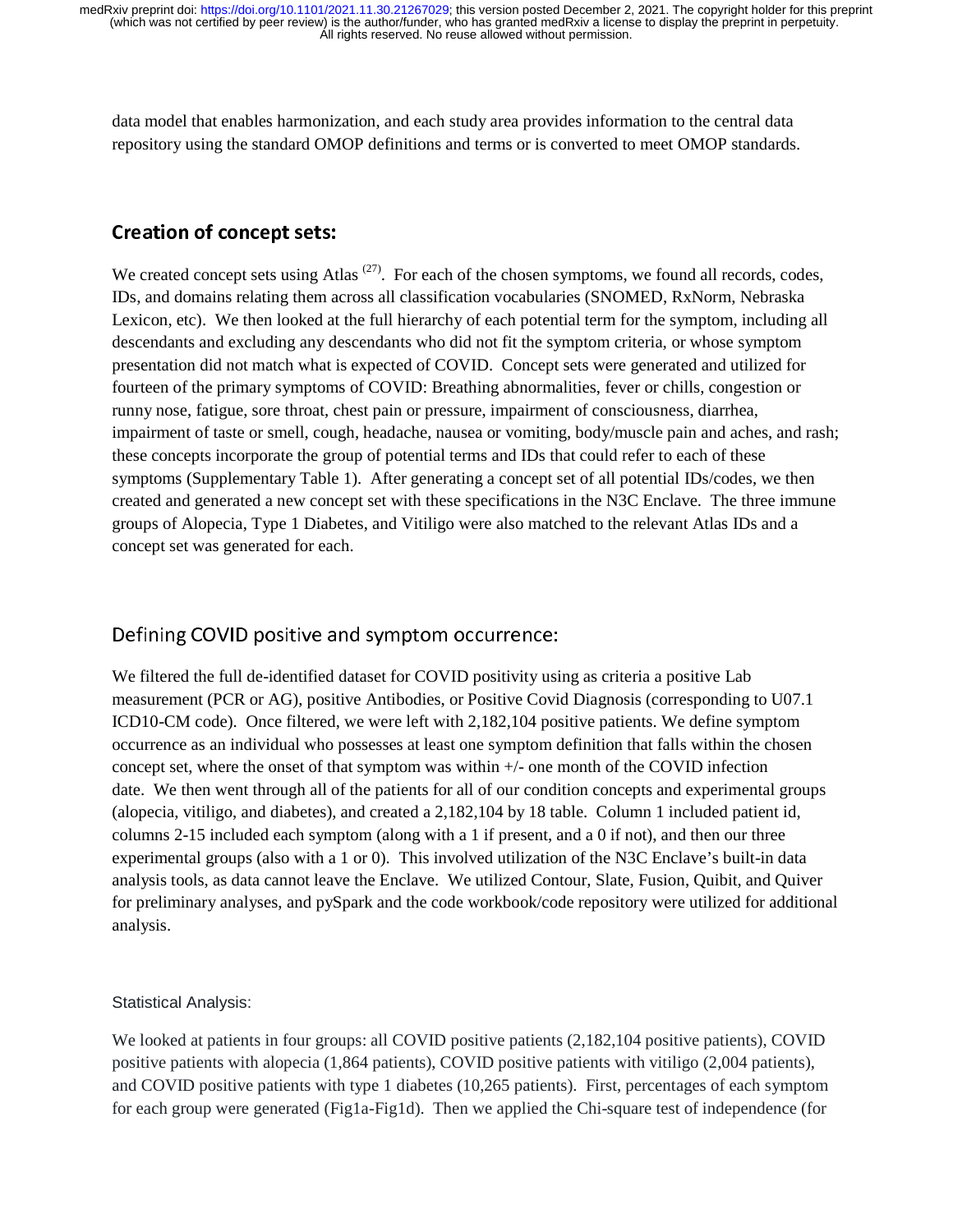categorical variables) to see if there was a statistically significant difference in occurrence for each of the 14 symptoms across the four study groups (Fig 2). We also applied the Chi-square test of Independence to compare each symptom within each group, with a 14x14 table for each group of the result in order to analyze potential relationships between variables. Heatmaps were generated to depict this, displaying the analyze potential relationships between variables. Heatmaps were generated to depict this, displaying the p-values for all four COVID positive groups (Fig 2-5). We depicted the p-value heatmaps with increasing intensity as value decreases.

# **Results**

Fig 1a: Percentage table for population of all patients who are COVID positive

| Symptoms                    | Percentages(%) |
|-----------------------------|----------------|
| fever                       | 6.99           |
| cough                       | 11.37          |
| breathing abnormalities     | 14.42          |
| fatigue                     | 4.42           |
| pain or aches               | 3.85           |
| headache                    | 1.04           |
| loss of taste/smell         | 0.84           |
| sore throat                 | 3.45           |
| congestion                  | 2.37           |
| nausea                      | 3.05           |
| diarrhea                    | 2.44           |
| chest pain/pressure         | 3.85           |
| impairment of consciousness | 0.88           |
| rash                        | 0.01           |

# All COVID Positive

Fig 1b: Percentage table for population of all patients who are COVID positive and Fig 1b: Percentage table for population of all patients who are COVID positive and have Alopecia. Significance between Alopecia and each symptom is included

# Alopecia COVID Positive

| Symptoms                    | Percentages(%) | Significance (p-value) |
|-----------------------------|----------------|------------------------|
| fever                       | 8.58           | 0.008                  |
| cough                       | 17.06          | < 0.001                |
| breathing abnormalities     | 18.03          | < 0.001                |
| fatique                     | 6.97           | < 0.001                |
| pain or aches               | 6.06           | < 0.001                |
| headache                    | 2.9            | < 0.001                |
| loss of taste/smell         | 1.45           | 0.006                  |
| sore throat                 | 5.47           | < 0.001                |
| congestion                  | 3.97           | < 0.001                |
| nausea                      | 4.83           | < 0.001                |
| diarrhea                    | 3.92           | < 0.001                |
| chest pain/pressure         | 6.06           | < 0.001                |
| impairment of consciousness | 1.29           | 0.076                  |
| rash                        | <1.1           | < 0.001                |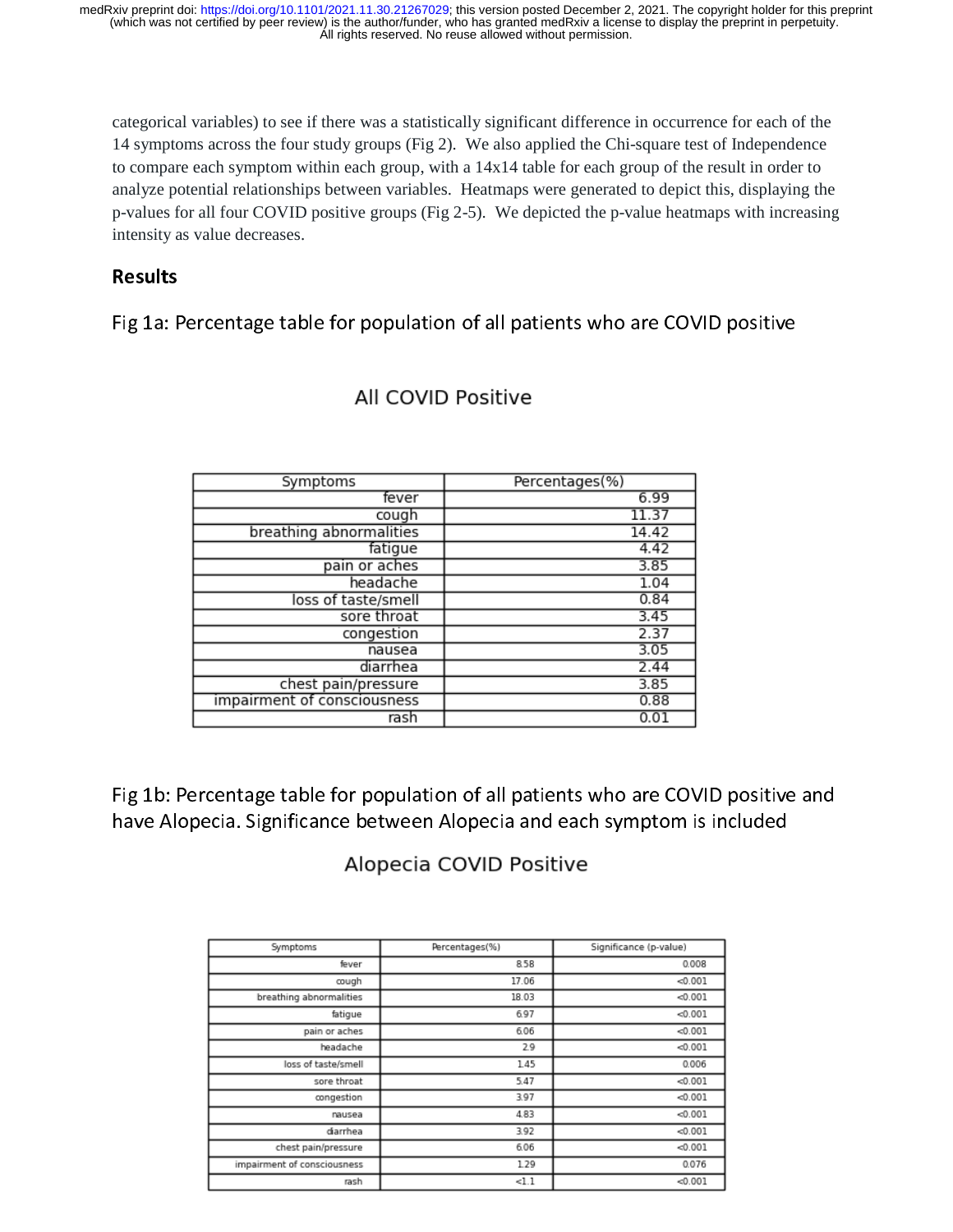Fig 1c: Percentage table for population of all patients who are COVID positive and have Vitiligo. Significance between Vitiligo and each symptom is included

| Symptoms                    | Percentages(%) | Significance (p-value) |
|-----------------------------|----------------|------------------------|
| fever                       | 9.83           | < 0.001                |
| cough                       | 17.22          | < 0.001                |
| breathing abnormalities     | 20.36          | < 0.001                |
| fatigue                     | 6.49           | < 0.001                |
| pain or aches               | 6.04           | < 0.001                |
| headache                    | 2.99           | < 0.001                |
| loss of taste/smell         | 1.3            | 0.035                  |
| sore throat                 | 6.14           | < 0.001                |
| congestion                  | 3.69           | < 0.001                |
| nausea                      | 4.79           | < 0.001                |
| diarrhea                    | 4.79           | < 0.001                |
| chest pain/pressure         | 6.04           | < 0.001                |
| impairment of consciousness | 2.0            | < 0.001                |
| rash                        | 0.0            | 0.29                   |

# Vitiligo COVID Positive

Fig 1d: Percentage table for population of all patients who are COVID positive and Fig 1d: Percentage table for population of all patients who are COVID positive and have Type 1 Diabetes. Significance between Type 1 Diabetes and each symptom is included

| Symptoms                    | Percentages(%) | Significance (p-value) |
|-----------------------------|----------------|------------------------|
| fever                       | 10.8           | < 0.001                |
| cough                       | 15.41          | < 0.001                |
| breathing abnormalities     | 30.65          | < 0.001                |
| fatigue                     | 9.47           | < 0.001                |
| pain or aches               | 9.68           | < 0.001                |
| headache                    | 1.95           | < 0.001                |
| loss of taste/smell         | 0.8            | 0.66                   |
| sore throat                 | 3.67           | 0.22                   |
| congestion                  | 2.3            | 0.64                   |
| nausea                      | 12.28          | < 0.001                |
| diarrhea                    | 6.97           | < 0.001                |
| chest pain/pressure         | 9.68           | < 0.001                |
| impairment of consciousness | 2.31           | < 0.001                |
| rash                        | 0.0            | 0.85                   |

# Type 1 Diabetes COVID Positive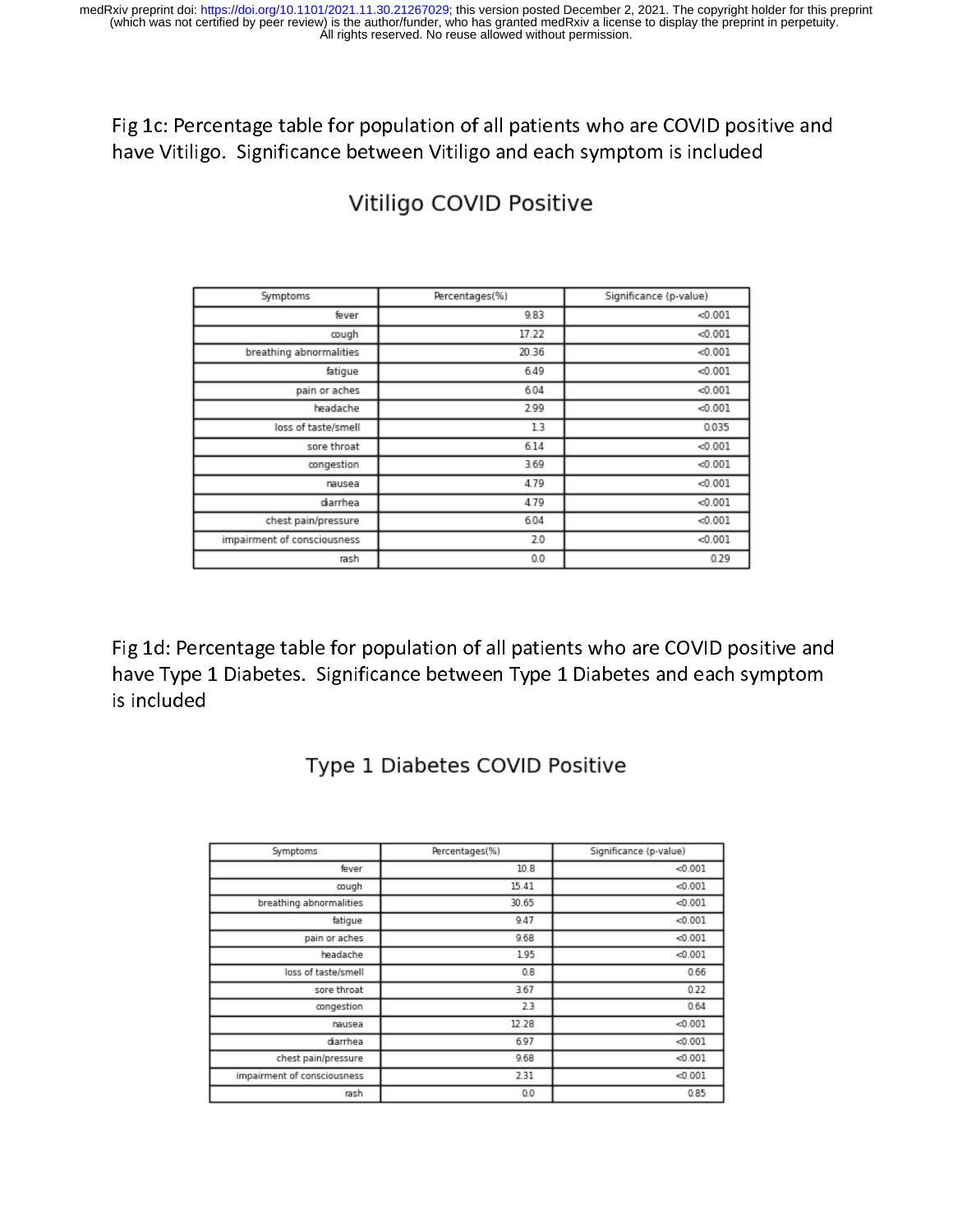COVID-19 Symptom Percentages among all groups:

We observed higher percentages across all immune groups for all symptom categories, except for Type 1 Diabetes in the loss of taste/smell and congestion categories, which contained percentages similar but slightly lower than those seen in the overall group of COVID positive patients. We also observed approximately 0% of patients falling into the rash group except for the group of alopecia patients, in which <1% of patients developed a rash within +/- one month of COVID onset.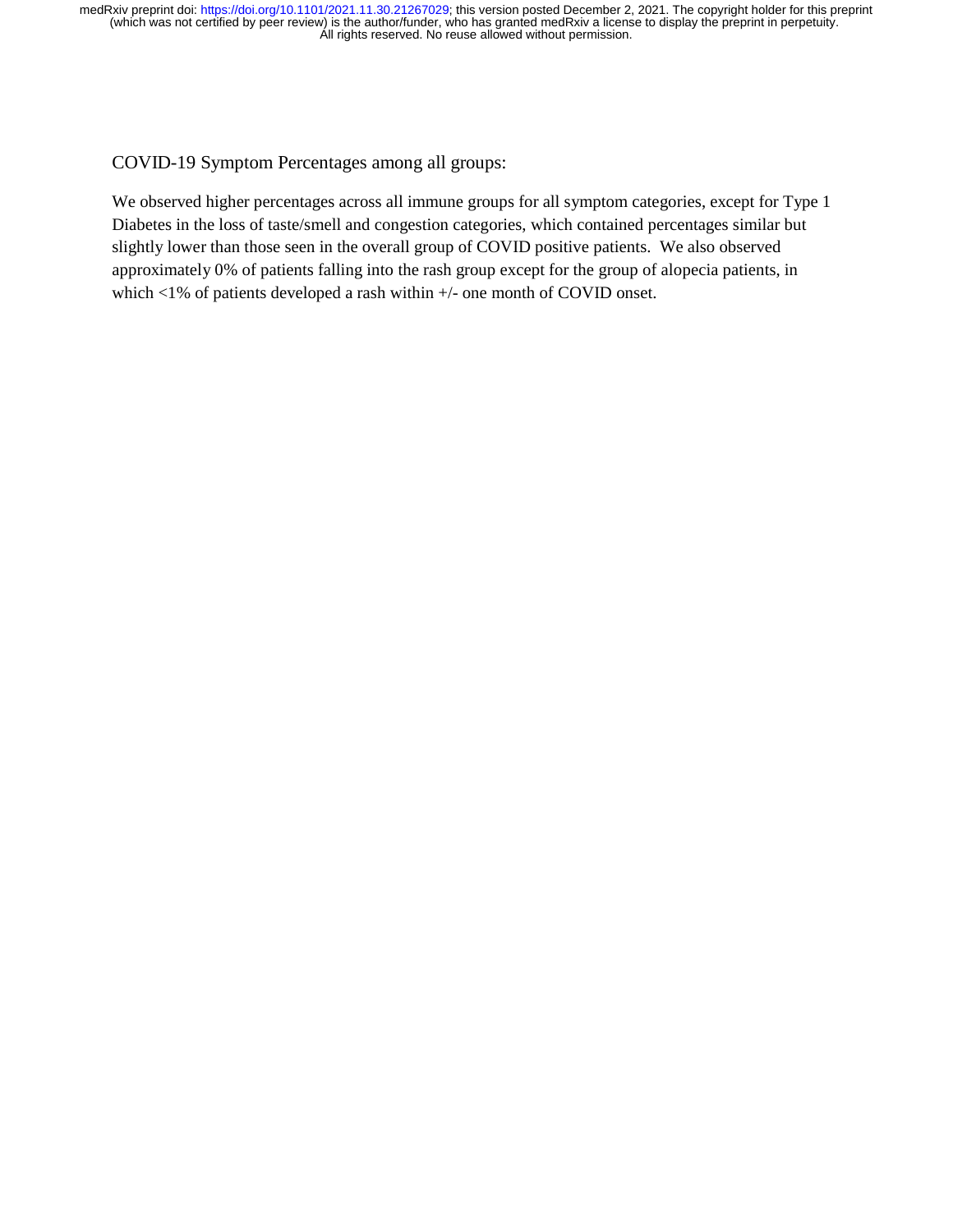Fig 2: Heatmap of p-values in set of All COVID positive patients for comparison of all symptoms to every other symptom and comparison to each of the three immune groups (alopecia, vitiligo, and type 1 diabetes); color intensity increases with decreasing value; the following abbreviations were utilized: breathing (breathing abnormalities), loss (loss of taste/smell), chest (chest pain/pressure), mental (impairment of consciousness)



### Comparisons for Set of All COVID Patients (p-values)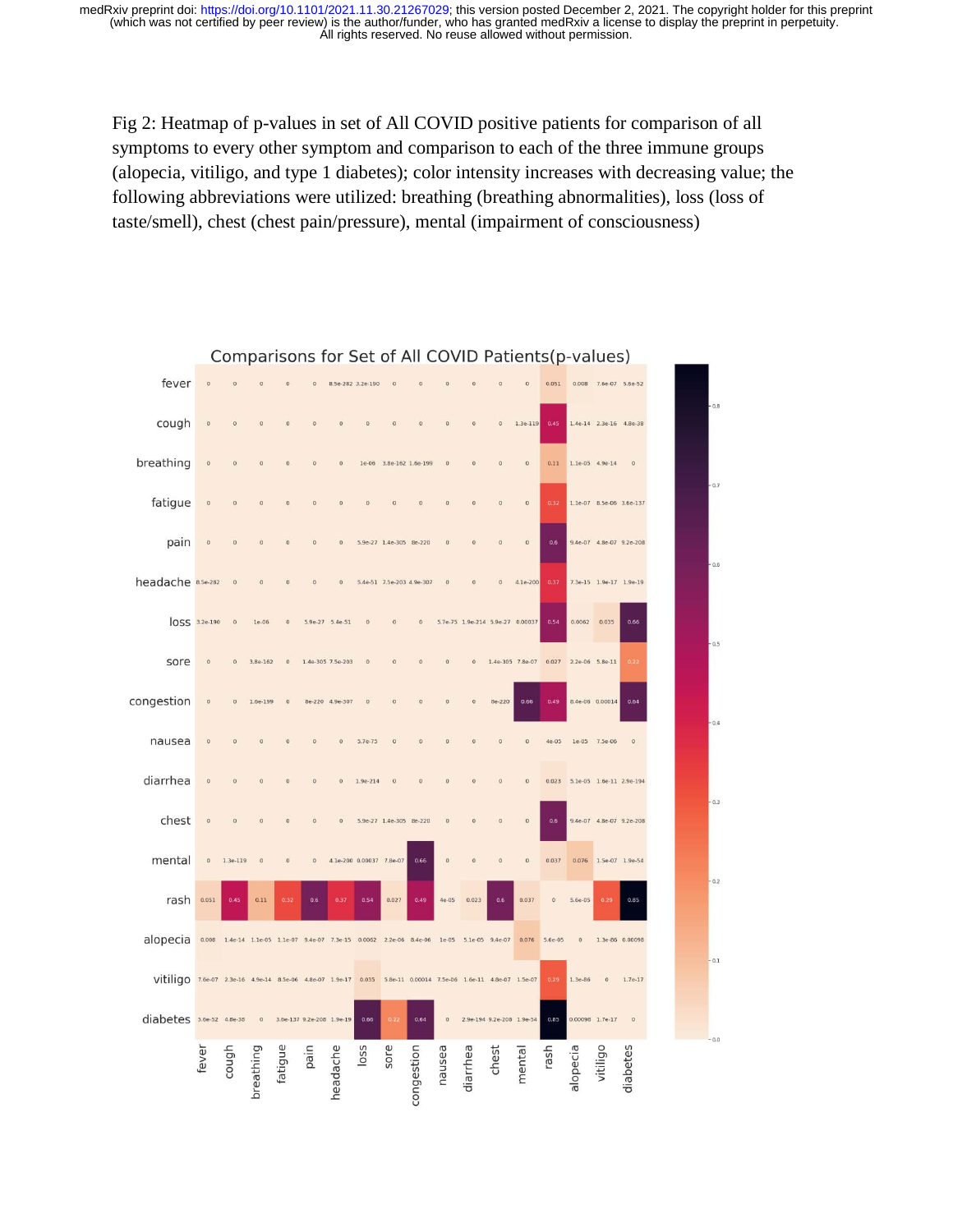Fig 3: Heatmap of p-values in set of Alopecia COVID positive patients for comparison of all symptoms to every other symptom; color intensity increases with decreasing value



### Symptom comparisons for Set of Alopecia COVID Patients(p-values)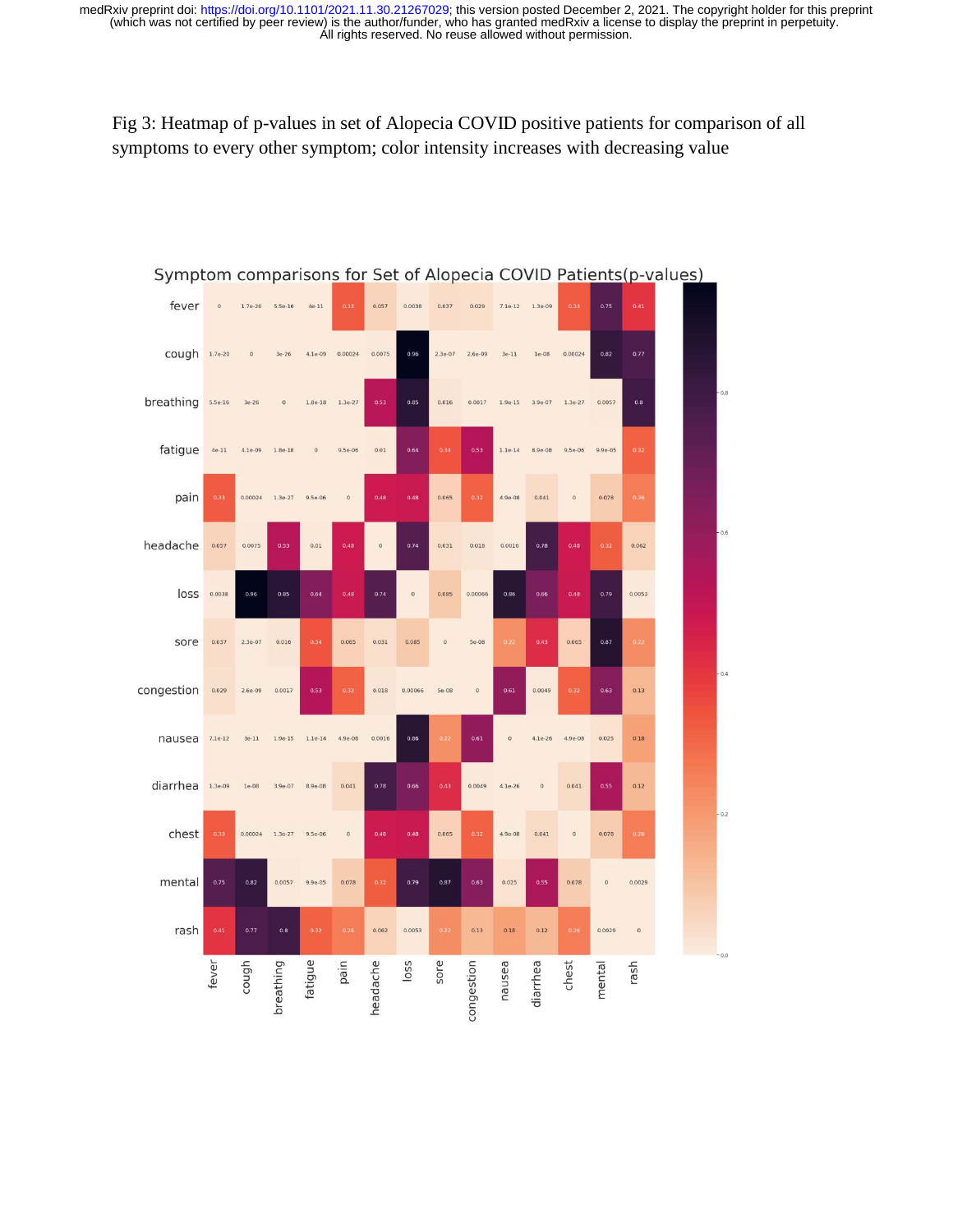Fig 4: Heatmap of p-values in set of Vitiligo COVID positive patients for comparison of all symptoms to every other symptom; color intensity increases with decreasing value

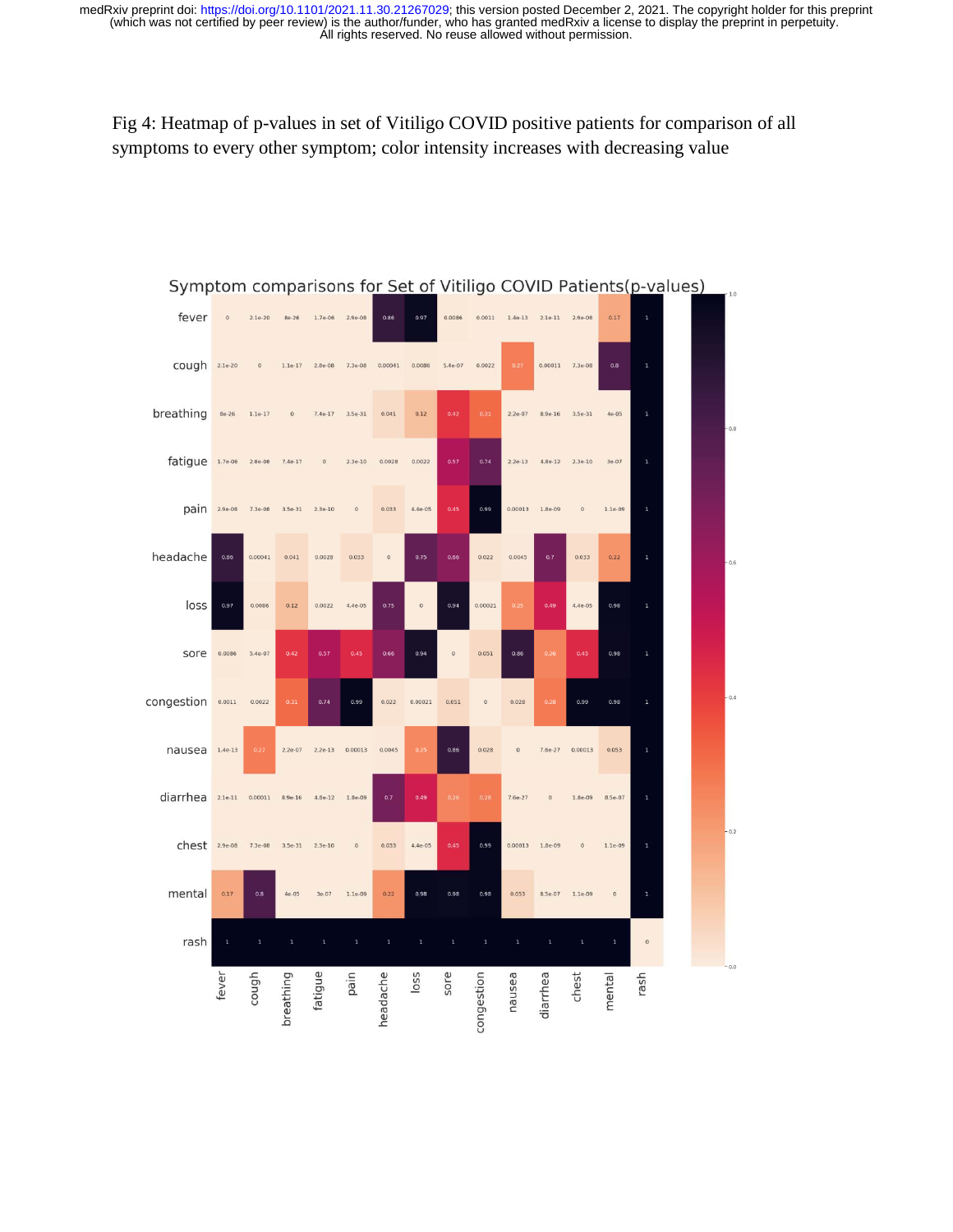Fig 5: Heatmap of p-values in set of Type 1 Diabetes COVID positive patients for comparison of all symptoms to every other symptom; color intensity increases with decreasing value



## Symptom comparisons for Set of Type 1 Diabetes COVID Patients(p-values)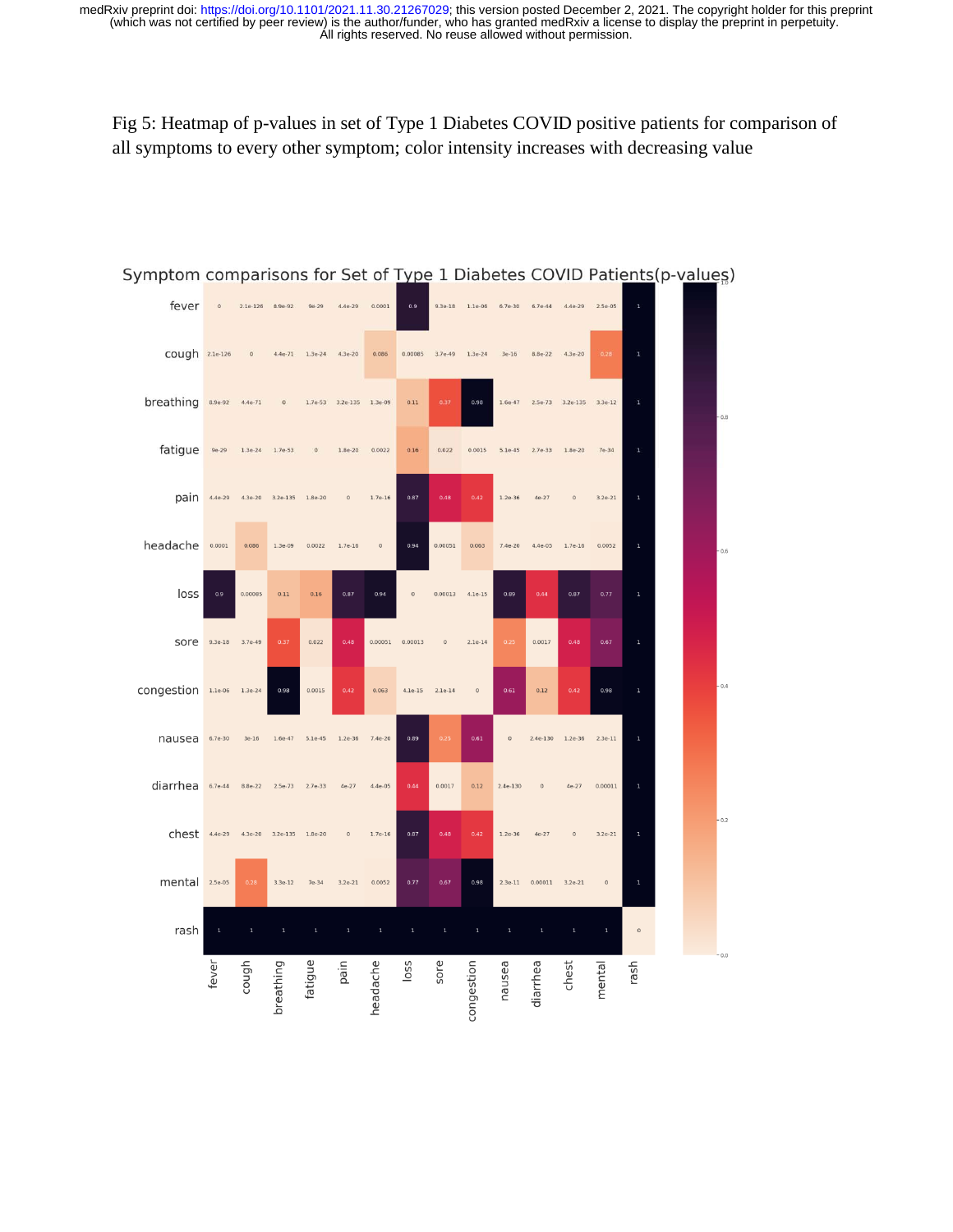### COVID-19 Significance Results in relation to immune comorbidity:

We observe a significant relationship between all three immune groups and the group of fourteen symptoms, except for a few exceptions. For the alopecia immune group, the exceptions are a lack of significance for the mental (impairment of consciousness) symptom group. For the vitiligo group, the exceptions are a lack of significance for the rash group; this is expected, as the vitiligo patient percentage with rash as a symptom was 0%. For type 1 diabetes, the exceptions are a lack of significance for the rash group (also 0% in this immune group), congestion, sore throat, and loss of smell/taste.

### COVID-19 Significance Results in relation to symptom comparisons:

In the overall COVID positive group, we observe significance between symptoms for most symptoms, with a few exceptions. We failed to reject the null hypothesis for the relationship between rash with all symptoms except for sore throat, nausea, diarrhea, and mental symptoms. We also were not able to conclude a significant relationship for mental symptoms and congestion symptoms.

In the alopecia COVID positive group, we observed drastically more interactions that we failed to reject the null hypothesis for. For the fever symptom, we failed to conclude significance when looking at its interactions with pain, headache, chest pain, mental symptoms, and rash. For cough, the interaction with loss of smell/taste, mental symptoms, and rash were all not significant. For breathing abnormalities, headache, loss of smell/taste, and rash were all not significant. Significance of additional interactions can be observed in Fig3b for the alopecia group, Fig4b for the vitiligo group, and Fig5b for the type 1 diabetes group. Of note, all three immune groups experienced many more instances where significance could not be concluded, and associations between symptoms could not be determined. We observed that the symptom interactions where we failed to reject the null hypothesis occurred between roughly the same symptoms in all three immune groups, while these symptom interactions had significant relationships in the overall set of all COVID positive patients.

# **Discussion**

Our analysis indicates that there is a significant difference in symptom presentation between the overall population of COVID-19 positive patients and the COVID positive patients with the three tested immune comorbidities. We observe a distinct but preserved symptom presentation pattern across all three immune groups, and our results do not appear to indicate that the severity of the autoimmune disorder impacts symptom occurrence. Interestingly, our results show that while symptoms are significantly associated in almost every interaction in the overall set of COVID positive patients, many symptoms in the immune groups do not experience this significant association. This means that while symptoms are likely correlated with immune disease itself, symptoms experienced by patients within those immune groups are less likely to be correlated. The overall population of COVID positive patients experienced much more symptom to symptom correlations than the immune groups did.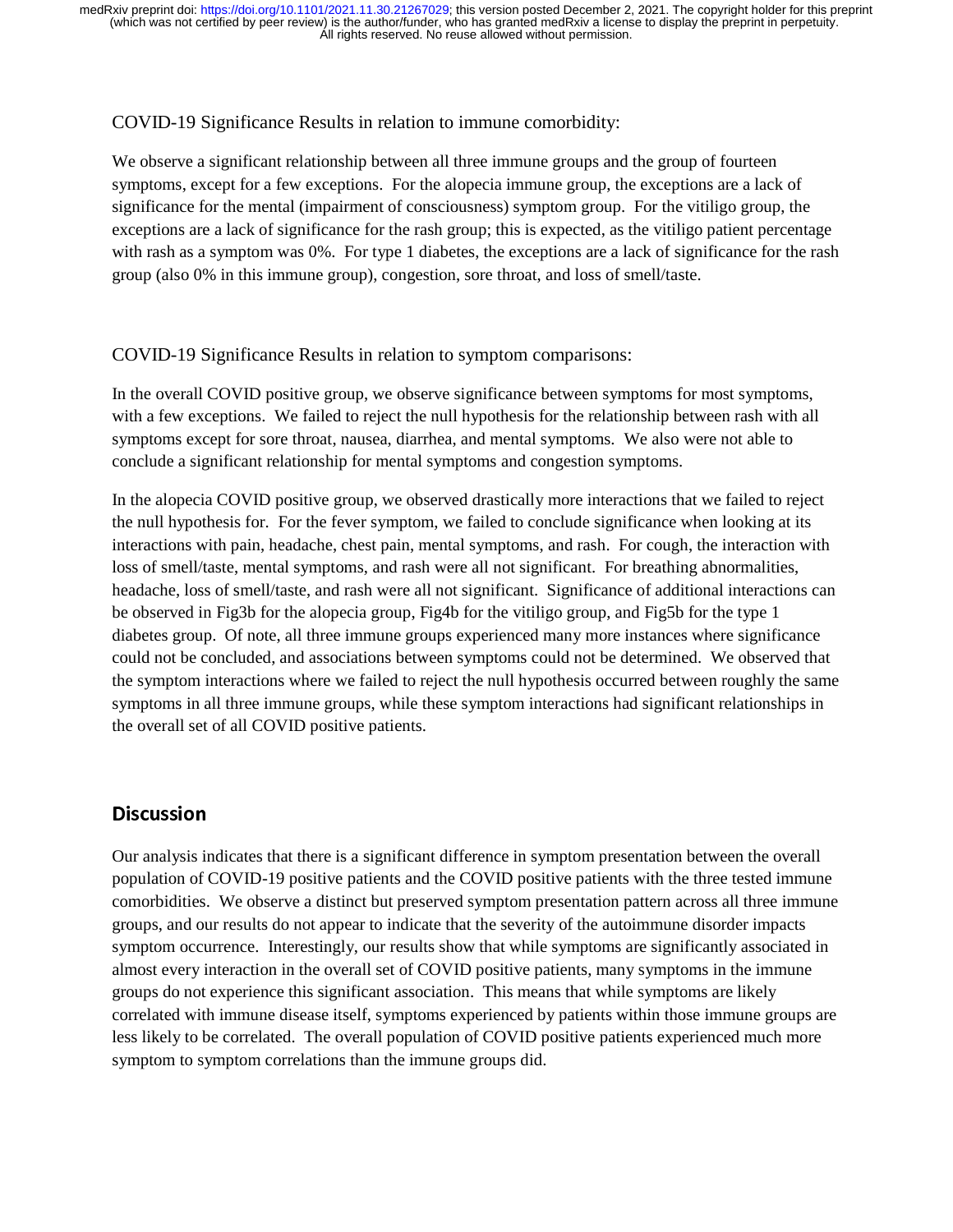This data reveals that diagnostic approaches and model creation regarding immune patients with COVID-19 might require extra care and different inputs. The results of this study reveal potential symptoms researchers should be focusing on when studying immune patients with COVID-19. This differing symptom presentation that is preserved across all three immune groups may serve as a potential aid in more tailored diagnostic tools and modeling approaches for immune co-morbid COVID-19 patients.

Patients in the immune group also experienced higher percentages of symptoms for almost every symptom, though in this case there did not appear to be a difference in severity of percentages across immune groups. Cough and breathing abnormalities within +/- 30 days of COVID diagnosis was also particularly prevalent in all three immune groups when compared to the overall set of all COVID positive patients.

There have been many studies examining the potential role of autoimmune disorders in severe COVID-19. The results have been conflicting as to whether autoimmune disorders increase susceptibility and likelihood of COVID-19, and their role in severity  $^{(28, 29, 30, 31, 32)}$ . Prior to this study, there has been a lack of studies that consider symptomology differences in addition to severity in general or susceptibility. From the results of this study, it is evident that autoimmune disorders impact symptomology, presentation, and potentially severity of COVID-19 disorder.

There are some recent studies examining emergent autoimmune symptoms following COVID-19 infection, with COVID-19 being suspected as the cause  $(42, 44)$ . Given the results of this study, it is possible that existing symptoms of the chosen autoimmune disorders are impacting the interaction between COVID-19 symptoms, which could explain this lack of significance  $(37, 38, 39, 40)$ . This would require further study, potentially by looking at symptoms reported prior to COVID infection and post COVID infection in these groups. Regardless of the cause, this impact on symptomology will likely impact the speed with which accurate diagnosis of COVID can be made in these groups.

Some recent studies have also claimed that COVID-19 can lead to the emergence of new autoimmune disorders following COVID infection<sup>(33, 34, 39, 40, 42, 44)</sup>. Based on the results from this study, this claim could be assessed by analyzing this group of people in comparison to the groups from this study and the overall group, to see whether their symptoms correspond more closely to the general population symptoms, or to the symptoms that appear to be shared across all three immune groups. For example, since the autoimmune disorders in this study do show significantly differing symptom presentation, if those who "develop" autoimmune disorders following COVID-19 display significant overlaps with these symptoms, it is possible that they had an undiagnosed immune disorder, or that COVID-19 exacerbated an existing autoimmune issue. If the symptoms experienced during COVID infection do not match between these two groups, it might be more likely that some action of COVID-19 itself more directly led to this autoimmune presentation.

In conclusion, patients across all three immune groups were more likely to be symptomatic than patients in the overall population of COVID positive, across nearly every symptom, for all three immune groups. There was also no significant variation or severity between the three immune groups when it came to symptomology or severity. There also appeared to be fewer associations between symptoms in all three of the immune groups, with all three immune groups experiencing this lack of association with a similar distribution. These results call for more care to be taken when generating models and building diagnostic tools for COVID in people with preexisting immune conditions. They also call for a more targeted COVID assessment and treatment process for patients with immune comorbidities which give extra care to symptoms that maintain their associations even in the immune groups as determined by this study.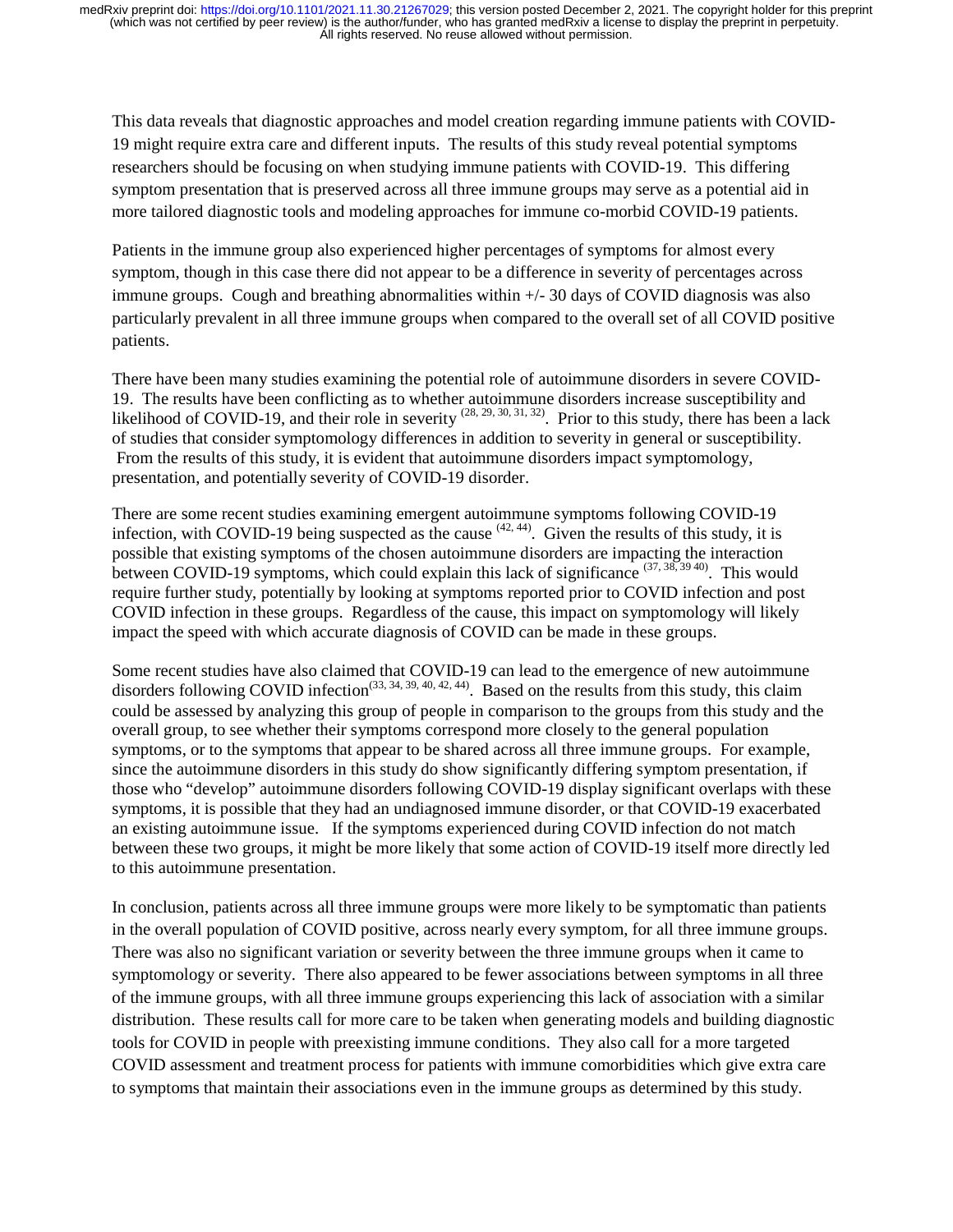# **Conclusion**

This study determined there is a significant difference between symptom presentation in COVID-19 patients with a comorbid autoimmune disorder when compared to the general population of COVID positive patients. Patients across all three immune groups were more likely to be symptomatic than patients in the overall population of COVID positive, across nearly every symptom, for all three immune groups. There also appeared to be fewer associations between symptoms in all three of the immune groups, with all three immune groups experiencing this lack of association with a similar distribution. There was also no significant difference in symptom occurrence and severity in COVID-19 patients with comorbid autoimmune disorders of differing severity and impacted location. While all groups appeared to have higher occurrence of symptoms than the general population and appeared to have significant relationships with most symptoms, the difference between immune groups was not found to be significant. This study begins to delineate potential differences in symptomology and associations between symptoms within immune comorbid COVID patients when compared to the overall COVID positive population. The next steps are to note this symptom presentation pattern that occurred across all three immune groups and see if it is preserved across a wider range of immune groups.

### Acknowledgements:

Authorship was determined using ICMJE recommendations.

The N3C data transfer to NCATS is performed under a Johns Hopkins University Reliance Protocol # IRB00249128 or individual site agreements with NIH. The N3C Data Enclave is managed under the authority of the NIH; information can be found at https://ncats.nih.gov/n3c/resources.

The analyses described in publication were conducted with data or tools accessed through the NCATS N3C Data Enclave https://covid.cd2h.org and N3C Attribution & Publication Policy v 1.2-2020-08-25b supported by NCATS U24 TR002306. This research was possible because of the patients whose information is included within the data and the organizations and scientists who have contributed to the on-going development of this community resource *https://doi.org/10.1093/jamia/ocaa196/5893482*.

### References:

1.Chan, J. F., Yuan, S., Kok, K. H., To, K. K., Chu, H., Yang, J., Xing, F., Liu, J., Yip, C. C., Poon, R. W., Tsoi, H. W., Lo, S. K., Chan, K. H., Poon, V. K., Chan, W. M., Ip, J. D., Cai, J. P., Cheng, V. C., Chen, H., Hui, C. K., … Yuen, K. Y. (2020). A familial cluster of pneumonia associated with the 2019 novel coronavirus indicating person-toperson transmission: a study of a family cluster. Lancet (London, England), 395(10223), 514–523. https://doi.org/10.1016/S0140-6736(20)30154-9 2.World Health Organization. (n.d.). Coronavirus disease (COVID-19). World Health Organization. https://www.who.int/emergencies/diseases/novel-coronavirus-2019. 3.Oran, D. P., & Topol, E. J. (2021). The Proportion of SARS-CoV-2 Infections That Are Asymptomatic : A Systematic Review. Annals of internal medicine, 174(5), 655–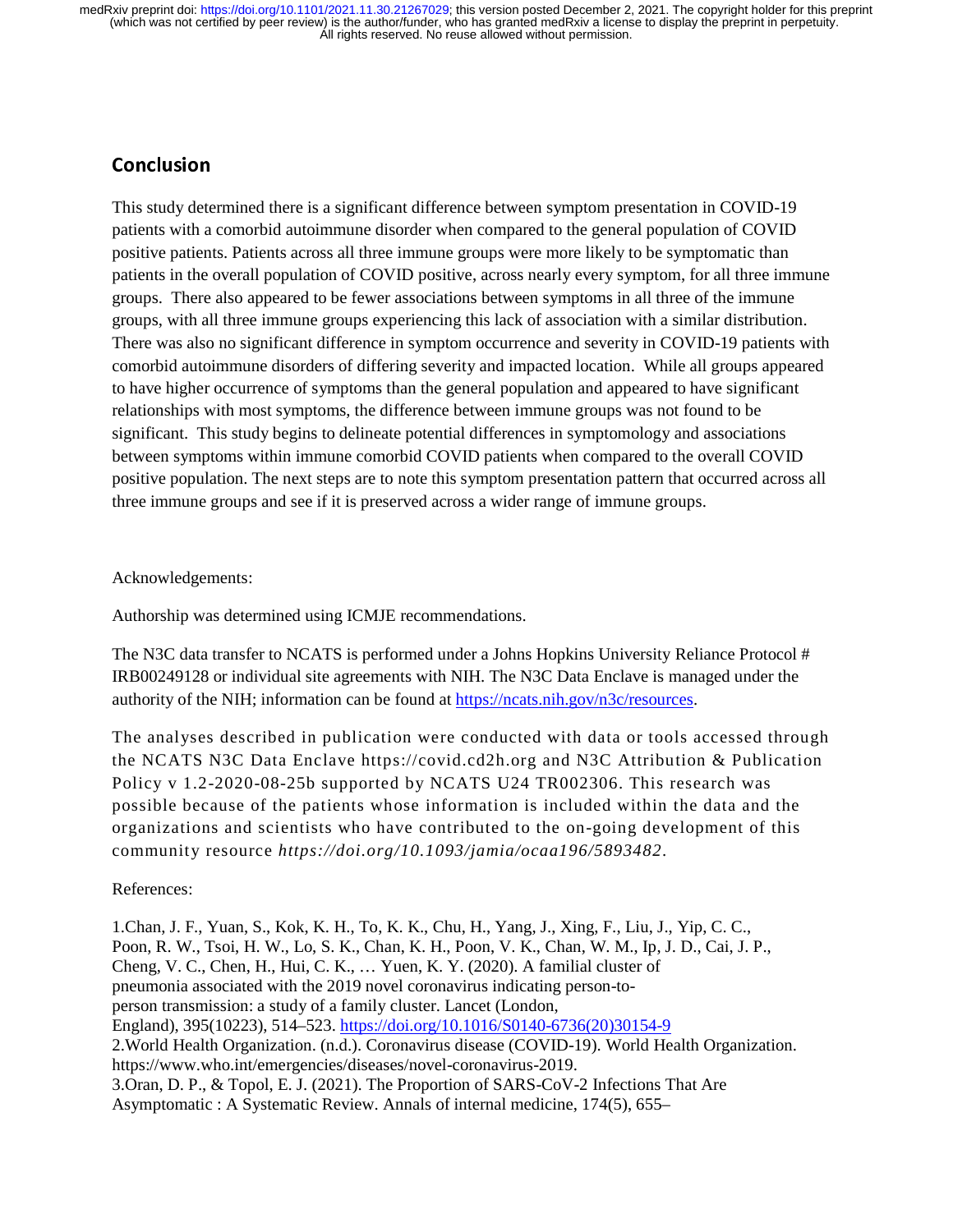662. https://doi.org/10.7326/M20-6976

4.Mizumoto, K., Kagaya, K., Zarebski, A., & Chowell, G. (2020). Estimating the asymptomatic proportion of coronavirus disease 2019 (COVID-19) cases on board the Diamond Princess cruise ship, Yokohama, Japan, 2020. Euro surveillance : bulletin Europeen sur les maladies transmissibles  $=$ European communicable disease bulletin, 25(10), 2000180. https://doi.org/10.2807/1560- 7917.ES.2020.25.10.2000180

5. Kimball, A., Hatfield, K. M., Arons, M., James, A., Taylor, J., Spicer, K., Bardossy, A. C., Oakley, L. P., Tanwar, S., Chisty, Z., Bell, J. M., Methner, M., Harney, J., Jacobs, J. R., Carlson, C. M., McLaughlin, H. P., Stone, N., Clark, S., Brostrom-Smith, C., Page, L. C., … CDC COVID-19 Investigation Team (2020). Asymptomatic and Presymptomatic SARS-CoV-2 Infections in Residents of a Long-Term Care Skilled Nursing Facility - King County, Washington, March 2020. MMWR. Morbidity and mortality weekly report, 69(13), 377–381. https://doi.org/10.15585/mmwr.mm6913e1

6. Wang, Y., Liu, Y., Liu, L., Wang, X., Luo, N., & Li, L. (2020). Clinical Outcomes in 55 Patients With Severe Acute Respiratory Syndrome Coronavirus 2 Who Were Asymptomatic at Hospital Admission in Shenzhen, China. The Journal of infectious diseases, 221(11), 1770–1774. https://doi.org/10.1093/infdis/jiaa119

7. Gudbjartsson, D. F., Helgason, A., Jonsson, H., Magnusson, O. T., Melsted, P., Norddahl, G. L., Saemundsdottir, J., Sigurdsson, A., Sulem, P., Agustsdottir, A. B., Eiriksdottir, B., Fridriksdottir, R., Gardarsdottir, E. E., Georgsson, G., Gretarsdottir, O. S., Gudmundsson, K. R., Gunnarsdottir, T. R., Gylfason, A., Holm, H., Jensson, B. O., … Stefansson, K. (2020). Spread of SARS-CoV-2 in the Icelandic Population. The New England journal of medicine, 382(24), 2302–2315. https://doi.org/10.1056/NEJMoa2006100

8. Oran, D. P., & Topol, E. J. (2020). Prevalence of Asymptomatic SARS-CoV-2 Infection : A Narrative Review. Annals of internal medicine, 173(5), 362–367. https://doi.org/10.7326/M20-3012 9. McIntosh, K. (2021, June 10). COVID-19: Clinical features . Uptodate.

https://www.uptodate.com/contents/covid-19-clinical-features.

10. Wang, Y., Liu, Y., Liu, L., Wang, X., Luo, N., & Li, L. (2020). Clinical Outcomes in 55 Patients With Severe Acute Respiratory Syndrome Coronavirus 2 Who Were Asymptomatic at Hospital Admission in Shenzhen, China. The Journal of infectious diseases, 221(11), 1770–1774. https://doi.org/10.1093/infdis/jiaa119

11. Hu, Z., Song, C., Xu, C., Jin, G., Chen, Y., Xu, X., Ma, H., Chen, W., Lin, Y., Zheng, Y., Wang, J., Hu, Z., Yi, Y., & Shen, H. (2020). Clinical characteristics of 24 asymptomatic infections with COVID-19 screened among close contacts in Nanjing, China. Science China. Life sciences, 63(5), 706–711. https://doi.org/10.1007/s11427-020-1661-4

12. Chan, J. F., Yuan, S., Kok, K. H., To, K. K., Chu, H., Yang, J., Xing, F., Liu, J., Yip, C. C., Poon, R. W., Tsoi, H. W., Lo, S. K., Chan, K. H., Poon, V. K., Chan, W. M., Ip, J. D., Cai, J. P., Cheng, V. C., Chen, H., Hui, C. K., … Yuen, K. Y. (2020). A familial cluster of pneumonia associated with the 2019 novel coronavirus indicating person-to-person transmission: a study of a family cluster. Lancet (London, England), 395(10223), 514–523. https://doi.org/10.1016/S0140-6736(20)30154-9

13. Bajema, K. L., Oster, A. M., McGovern, O. L., Lindstrom, S., Stenger, M. R., Anderson, T. C., Isenhour, C., Clarke, K. R., Evans, M. E., Chu, V. T., Biggs, H. M., Kirking, H. L., Gerber, S. I., Hall, A. J., Fry, A. M., Oliver, S. E., 2019-nCoV Persons Under Investigation Team, & 2019-CoV Persons Under Investigation Team (2020). Persons Evaluated for 2019 Novel Coronavirus - United States, January 2020. MMWR. Morbidity and mortality weekly report, 69(6), 166–170. https://doi.org/10.15585/mmwr.mm6906e1

14. Huang, C., Wang, Y., Li, X., Ren, L., Zhao, J., Hu, Y., Zhang, L., Fan, G., Xu, J., Gu, X., Cheng, Z., Yu, T., Xia, J., Wei, Y., Wu, W., Xie, X., Yin, W., Li, H., Liu, M., Xiao, Y., … Cao, B. (2020). Clinical features of patients infected with 2019 novel coronavirus in Wuhan, China. Lancet (London, England), 395(10223), 497–506. https://doi.org/10.1016/S0140-6736(20)30183-5

15. Chen, N., Zhou, M., Dong, X., Qu, J., Gong, F., Han, Y., Qiu, Y., Wang, J., Liu, Y., Wei, Y., Xia, J., Yu, T., Zhang, X., & Zhang, L. (2020). Epidemiological and clinical characteristics of 99 cases of 2019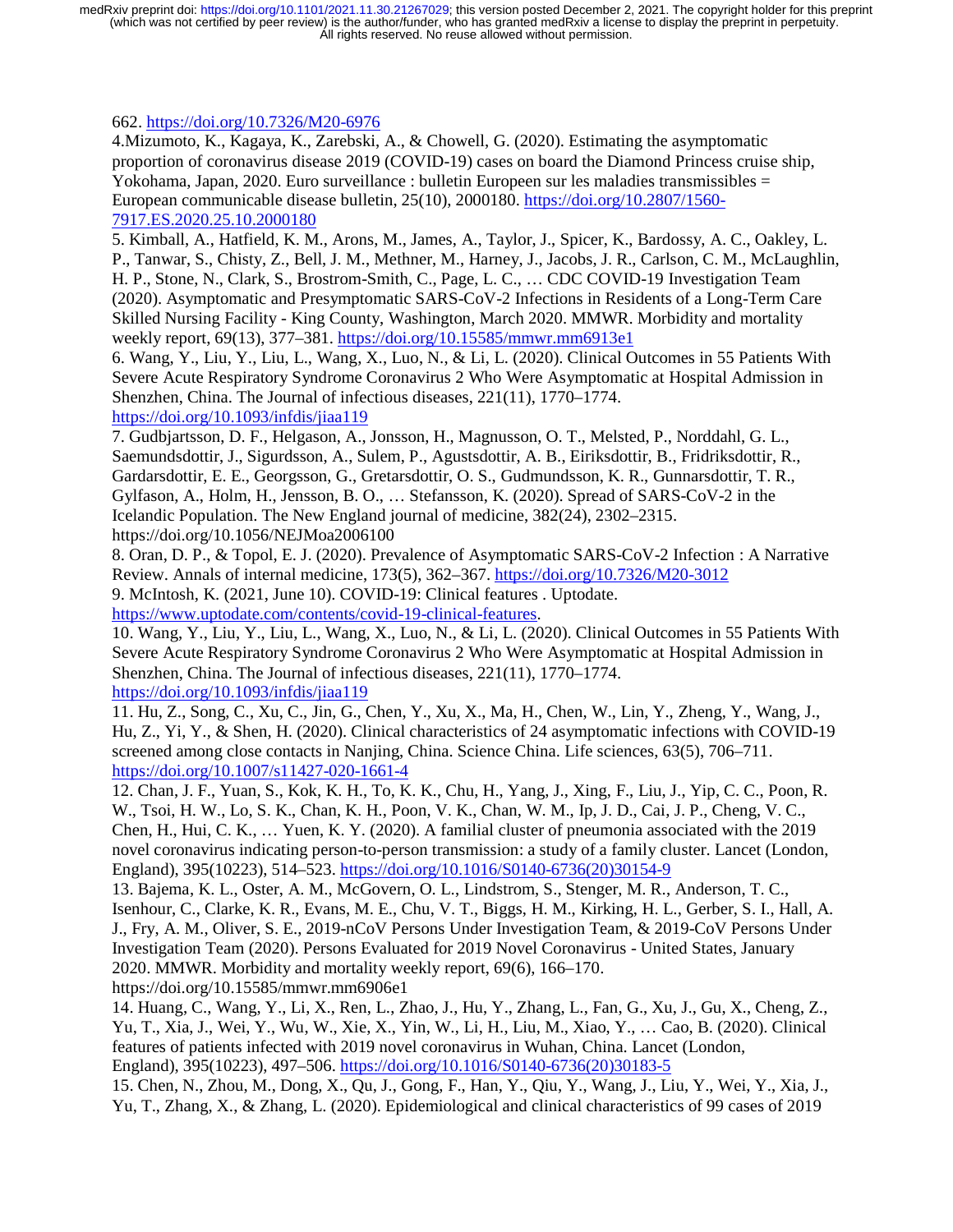novel coronavirus pneumonia in Wuhan, China: a descriptive study. Lancet (London, England), 395(10223), 507–513. https://doi.org/10.1016/S0140-6736(20)30211-7

16. Wang, D., Hu, B., Hu, C., Zhu, F., Liu, X., Zhang, J., Wang, B., Xiang, H., Cheng, Z., Xiong, Y., Zhao, Y., Li, Y., Wang, X., & Peng, Z. (2020). Clinical Characteristics of 138 Hospitalized Patients With 2019 Novel Coronavirus-Infected Pneumonia in Wuhan, China. JAMA, 323(11), 1061–1069. https://doi.org/10.1001/jama.2020.1585

17. Liu, K., Fang, Y. Y., Deng, Y., Liu, W., Wang, M. F., Ma, J. P., Xiao, W., Wang, Y. N., Zhong, M. H., Li, C. H., Li, G. C., & Liu, H. G. (2020). Clinical characteristics of novel coronavirus cases in tertiary hospitals in Hubei Province. Chinese medical journal, 133(9), 1025–1031. https://doi.org/10.1097/CM9.0000000000000744

18. Yang, X., Yu, Y., Xu, J., Shu, H., Xia, J., Liu, H., Wu, Y., Zhang, L., Yu, Z., Fang, M., Yu, T., Wang, Y., Pan, S., Zou, X., Yuan, S., & Shang, Y. (2020). Clinical course and outcomes of critically ill patients with SARS-CoV-2 pneumonia in Wuhan, China: a single-centered, retrospective, observational study. The Lancet. Respiratory medicine, 8(5), 475–481. https://doi.org/10.1016/S2213-2600(20)30079-5 19. Wu, Z., & McGoogan, J. M. (2020). Characteristics of and Important Lessons From the Coronavirus Disease 2019 (COVID-19) Outbreak in China: Summary of a Report of  $72\Box 314$  Cases From the Chinese Center for Disease Control and Prevention. JAMA, 323(13), 1239–1242. https://doi.org/10.1001/jama.2020.2648

20. Finelli L, Gupta V, Petigara T, Yu K, Bauer KA, Puzniak LA. Mortality Among US Patients Hospitalized With SARS-CoV-2 Infection in 2020. JAMA Netw Open. 2021;4(4):e216556. doi:10.1001/jamanetworkopen.2021.6556

21. U.S. Department of Health and Human Services. (2021, July 27). Alopecia areata. National Institute of Arthritis and Musculoskeletal and Skin Diseases. https://www.niams.nih.gov/health-topics/alopeciaareata.

22. U.S. Department of Health and Human Services. (2021, March 10). Vitiligo. National Institute of Arthritis and Musculoskeletal and Skin Diseases. https://www.niams.nih.gov/health-topics/vitiligo. 23. U.S. Department of Health and Human Services. (n.d.). Type 1 diabetes. National Institute of Diabetes and Digestive and Kidney Diseases. https://www.niddk.nih.gov/healthinformation/diabetes/overview/what-is-diabetes/type-1-diabetes.

24.de-Madaria, E., Capurso, G. COVID-19 and acute pancreatitis: examining the causality. Nat Rev Gastroenterol Hepatol 18, 3–4 (2021). https://doi.org/10.1038/s41575-020-00389-y

25. Haendel, M. A., Chute, C. G., Bennett, T. D., Eichmann, D. A., Guinney, J., Kibbe, W. A., Payne, P., Pfaff, E. R., Robinson, P. N., Saltz, J. H., Spratt, H., Suver, C., Wilbanks, J., Wilcox, A. B., Williams, A. E., Wu, C., Blacketer, C., Bradford, R. L., Cimino, J. J., Clark, M., … N3C Consortium (2021). The National COVID Cohort Collaborative (N3C): Rationale, design, infrastructure, and deployment. Journal of the American Medical Informatics Association : JAMIA, 28(3), 427–443. https://doi.org/10.1093/jamia/ocaa196

26. Haendel, M. A., Chute, C. G., Bennett, T. D., Eichmann, D. A., Guinney, J., Kibbe, W. A., Payne, P., Pfaff, E. R., Robinson, P. N., Saltz, J. H., Spratt, H., Suver, C., Wilbanks, J., Wilcox, A. B., Williams, A. E., Wu, C., Blacketer, C., Bradford, R. L., Cimino, J. J., Clark, M., … N3C Consortium (2021). The National COVID Cohort Collaborative (N3C): Rationale, design, infrastructure, and deployment. Journal of the American Medical Informatics Association : JAMIA, 28(3), 427–443. https://doi.org/10.1093/jamia/ocaa196

27. OHDSI. (n.d.). ATLAS. http://atlas-covid19.ohdsi.org/.

28. Druyan, A, Lidar, M, Brodavka, M, Levy, I, Barzilai, A, Pavlotsky, F. The risk for severe COVID 19 in patients with autoimmune and/or inflammatory diseases: First wave lessons. Dermatologic Therapy. 2021; 34:e14627. https://doi.org/10.1111/dth.14627

29. Ungaro, R.C., Agrawal, M., Park, S., Hirten, R., Colombel, J.-F., Twyman, K., Gulko, P.S. and Klang, E. (2021), Autoimmune and Chronic Inflammatory Disease Patients with COVID-19. ACR Open Rheumatology, 3: 111-115. https://doi.org/10.1002/acr2.11221